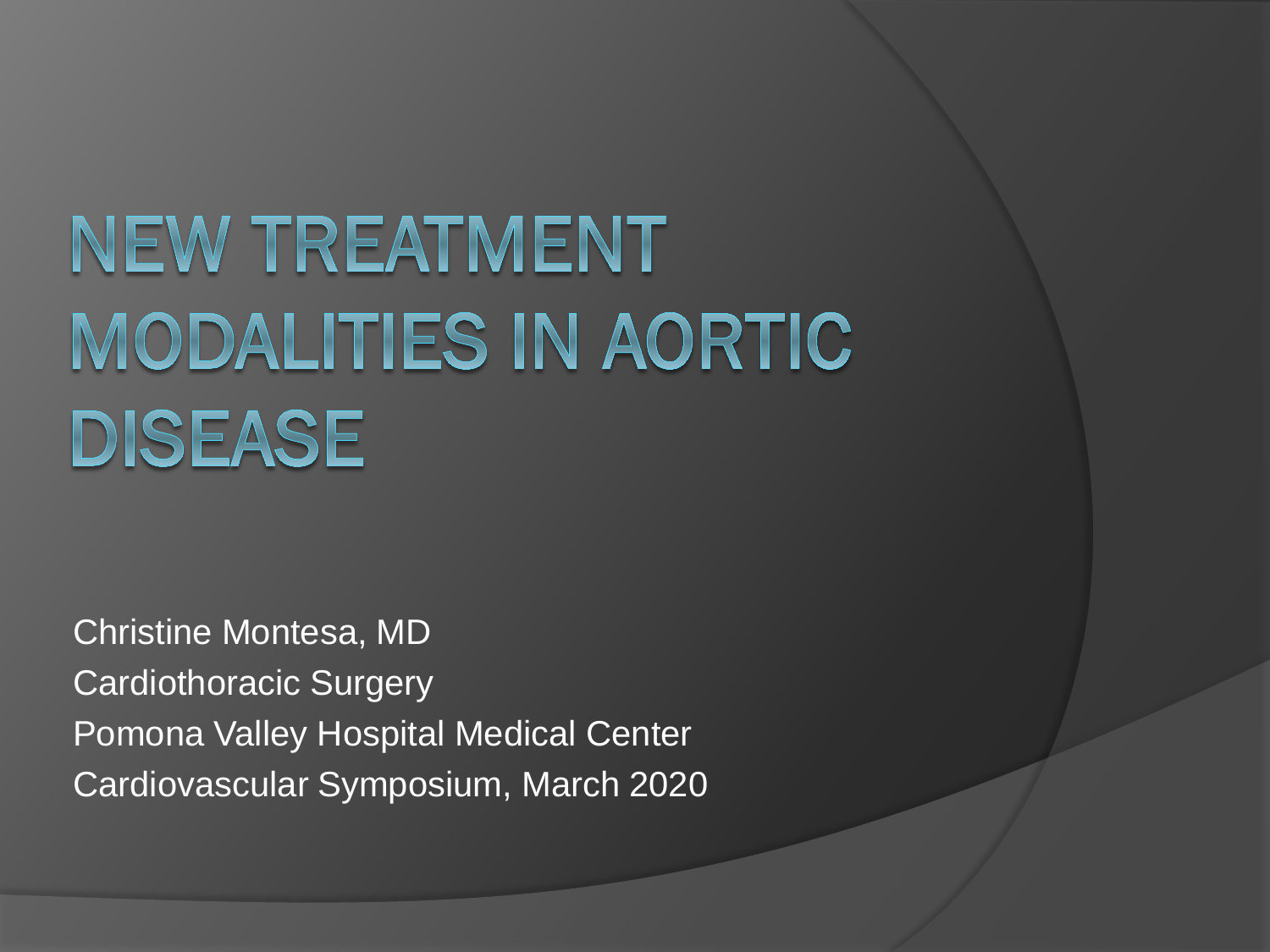#### **Disclosures**

#### ● None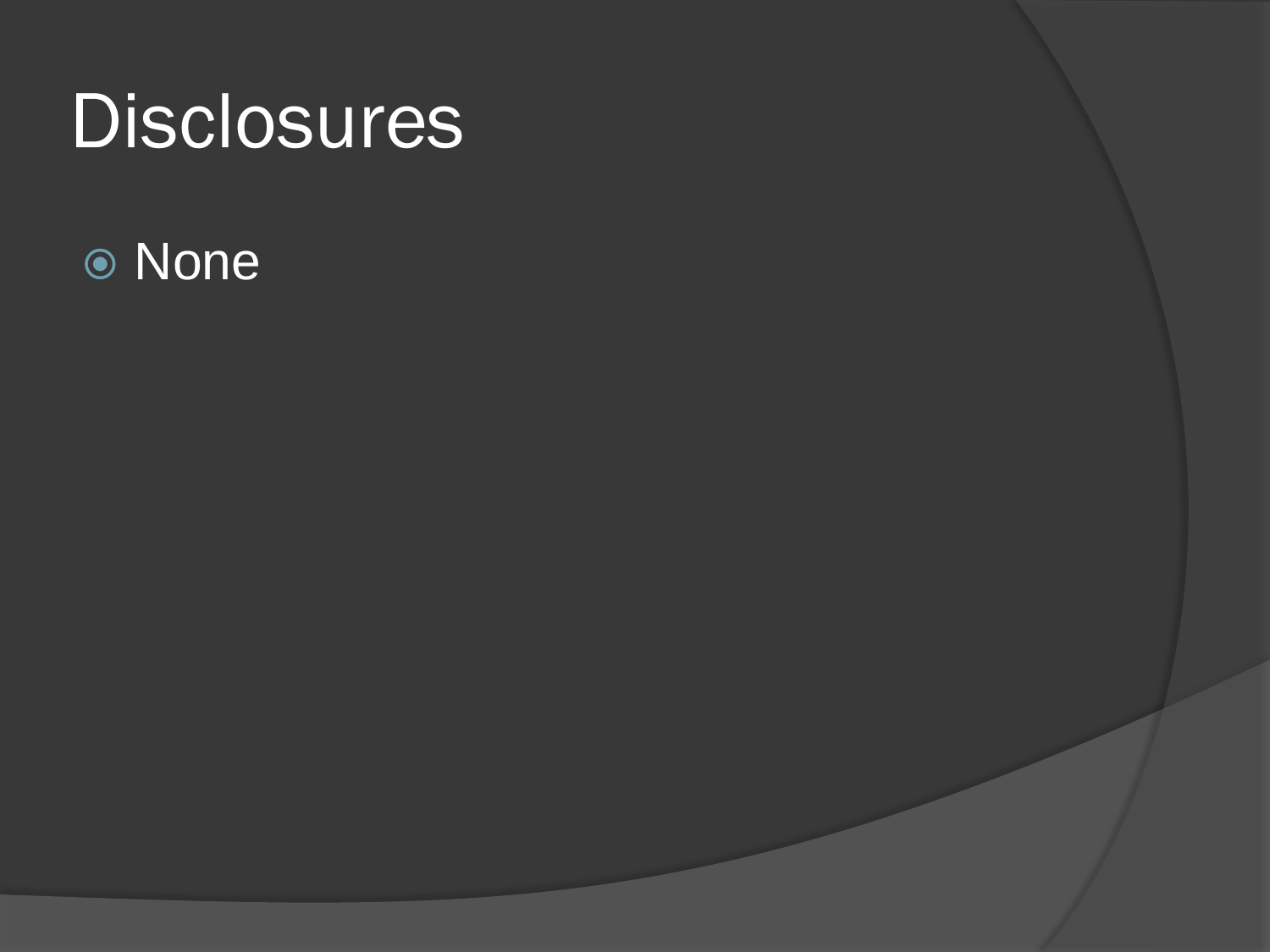## **Outline**

Aortic aneurysms

● Screening

Acute aortic syndrome

New treatment pathways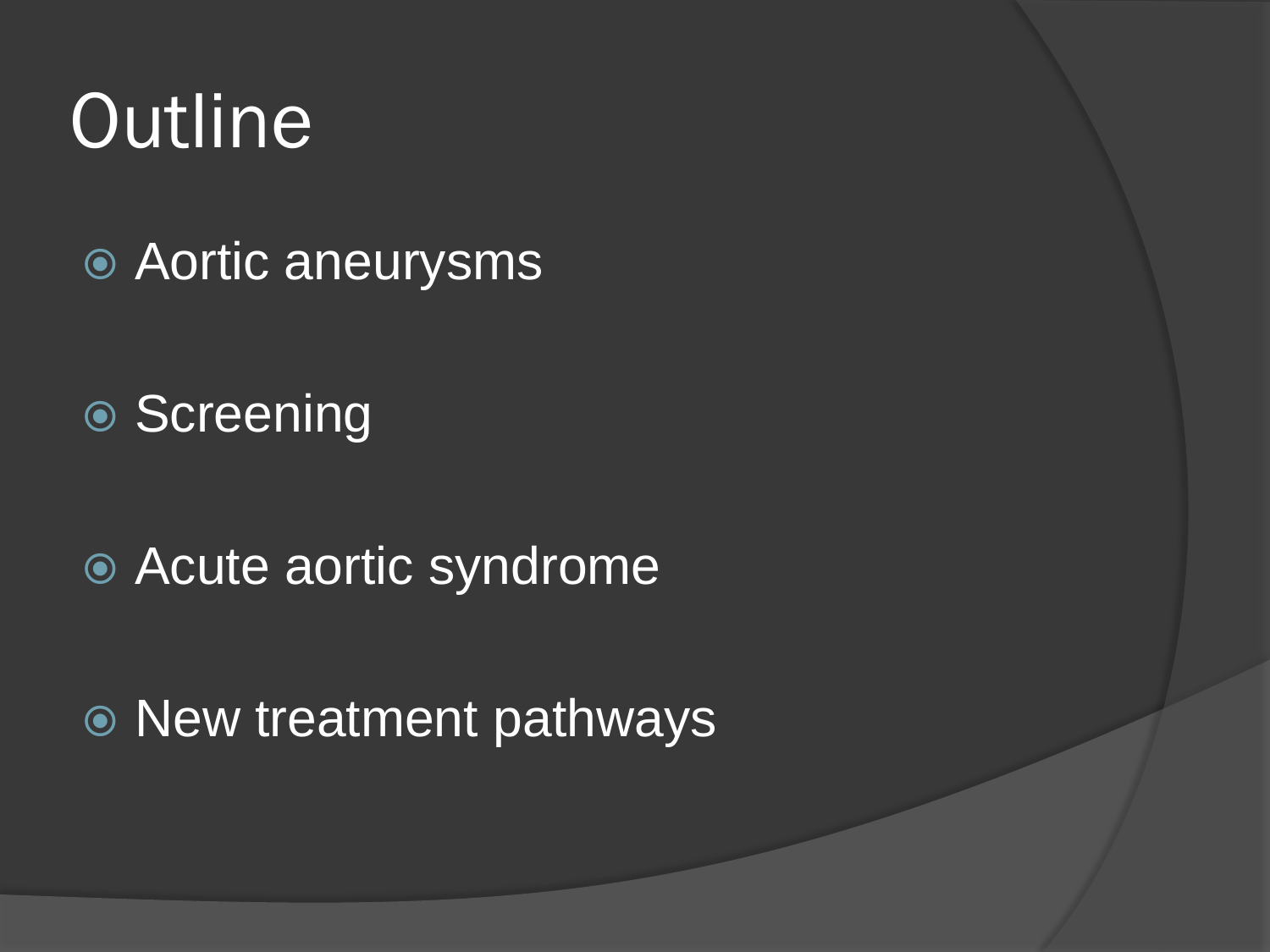## Thoracic Aortic Aneurysms

- "Silent killer"
- **■** Presenting symptoms are typically dissection or rupture
	- \* high mortality \*

● Screening?

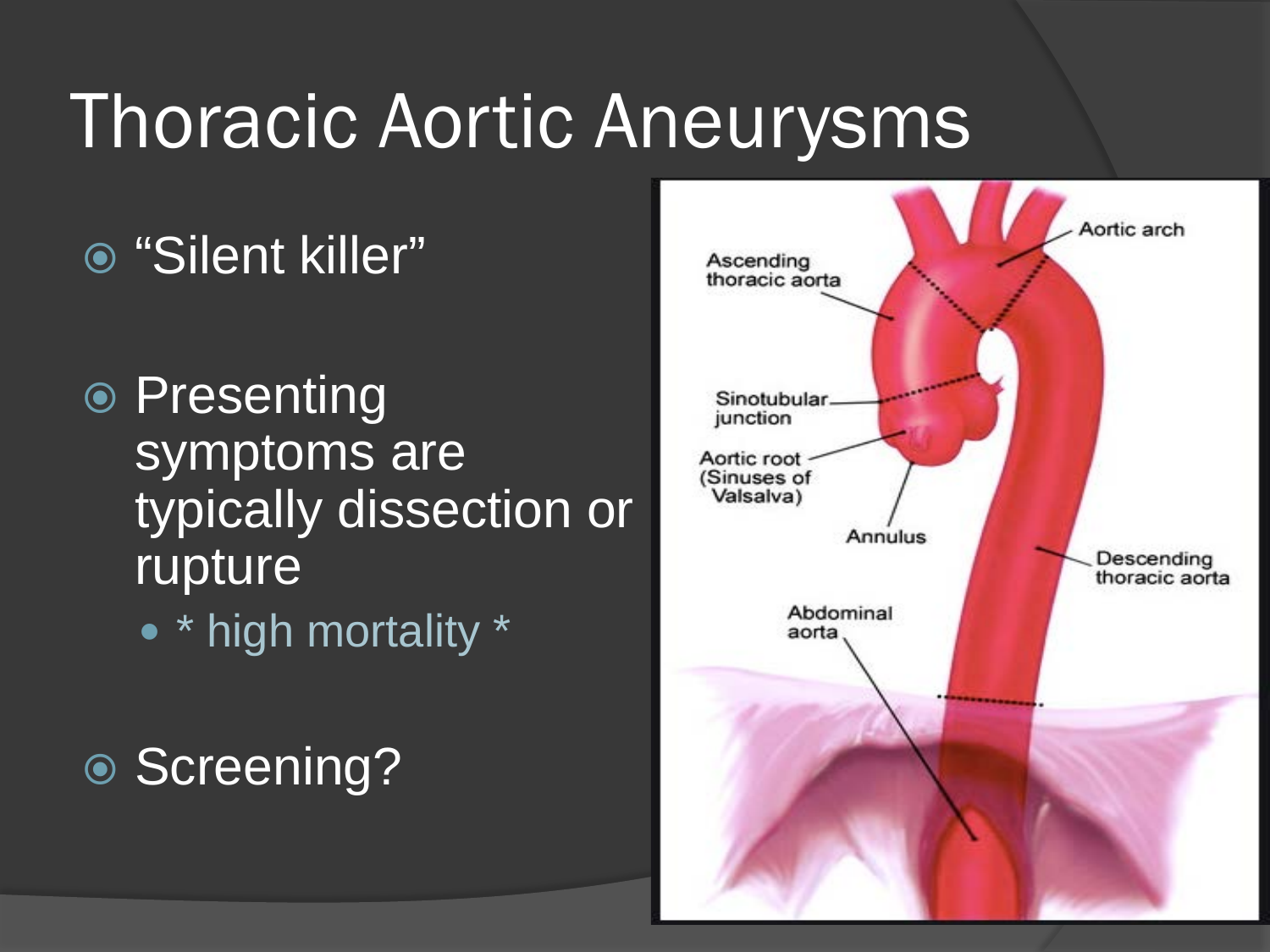## Aneurysms: who's at risk?

- Elderly patients
- **◎ Smokers**
- Hypertensive
- Hyperlipidemic
- **◎ Inflammatory/infectious conditions**
- Genetic predisposition:
	- Relative with aortopathy
	- Bicuspid aortic valve
	- Marfan's, Ehler's Danlos, Loeys Dietz, Turner's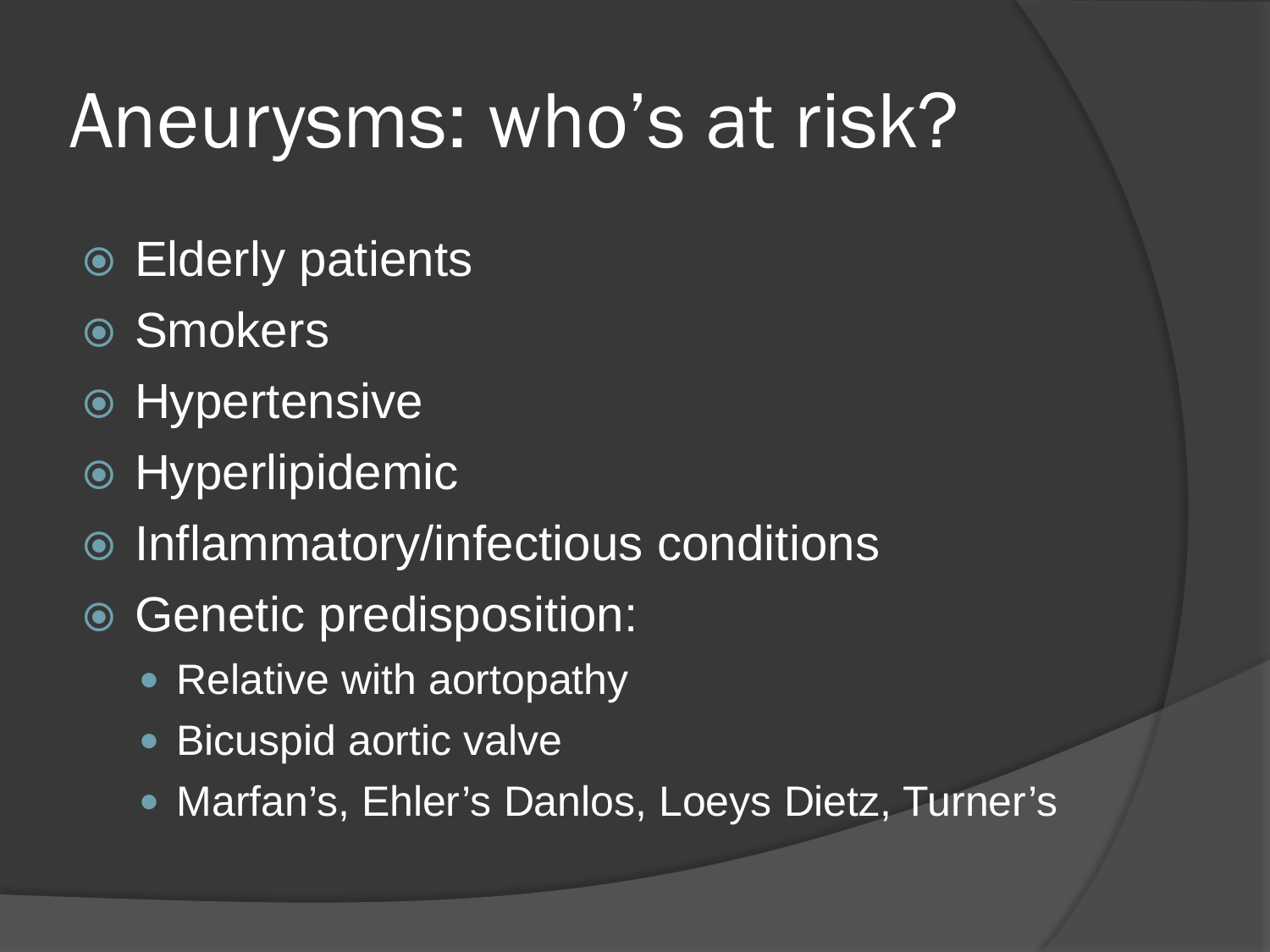#### Thoracic Aneurysm Screening

 No current guidelines from US or European societies

 Expert consensus out of Netherlands in 2018

Verhagen, et al. "Expert consensus recommendations on the cardiogenetic care for patients with thoracic aortic disease and their first-degree relatives." Int J Cardiol 2018 May 1; 258:243-8.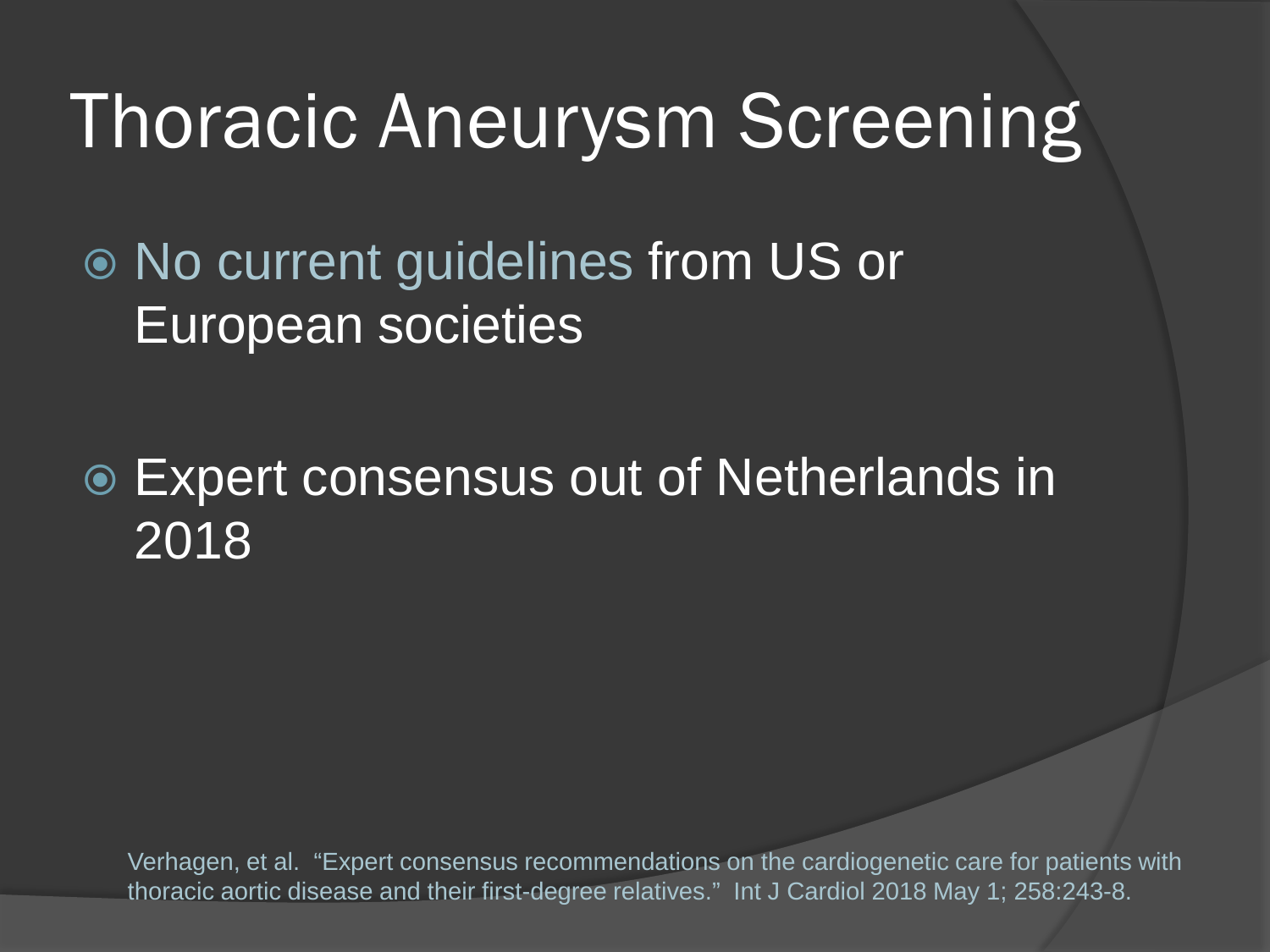# Who to screen?

List of most characteristic or easy recognizable clinical features associated with syndromic forms of thoracic aortic disease.

| <b>Craniofacial features</b> | Craniosynostosis                                               |
|------------------------------|----------------------------------------------------------------|
|                              | Widely spaced eyes (hypertelorism)                             |
|                              | Cleft palate or bifid uvula                                    |
| <b>Ocular features</b>       | Lens subluxation/dislocation (ectopia lentis)                  |
|                              | Retinal detachment                                             |
|                              | High myopia (-6.00 diopters or higher)                         |
|                              | Iris hypoplasia or flocculi                                    |
| Cardiovascular               | Mitral valve prolapse                                          |
| features                     | <b>Arterial tortuosity</b>                                     |
|                              | Multiple aneurysms or dissections                              |
|                              | Left-sided congenital heart defect or patent ductus arteriosus |
| Михеиюжкенем                 | Pectus excavatum or carinatum                                  |
| reatures                     | Joint hypermobility or contractures                            |
|                              | Recurrent joint subluxations/dislocations                      |
|                              | Severe, early-onset osteoarthritis                             |
|                              | Severe kyphosis or scoliosis                                   |
| <b>Cutaneous features</b>    | Thin, translucent skin with easily visible veins               |
|                              | Hyperelastic skin                                              |
|                              | Livedo reticularis                                             |
|                              | Striae at unusual sites/not related to weight gain             |
|                              | Atrophic or wide scars                                         |
|                              | Short or tall stature                                          |
|                              | Disproportionately long limbs (dolichostenomelia)              |
|                              | Abnormal long and slender fingers (arachnodactyly)             |
|                              | Spontaneous pneumothorax                                       |
|                              | Recurrent abdominal wall hernias                               |
|                              | Spontaneous rupture of internal organs                         |

aortopathy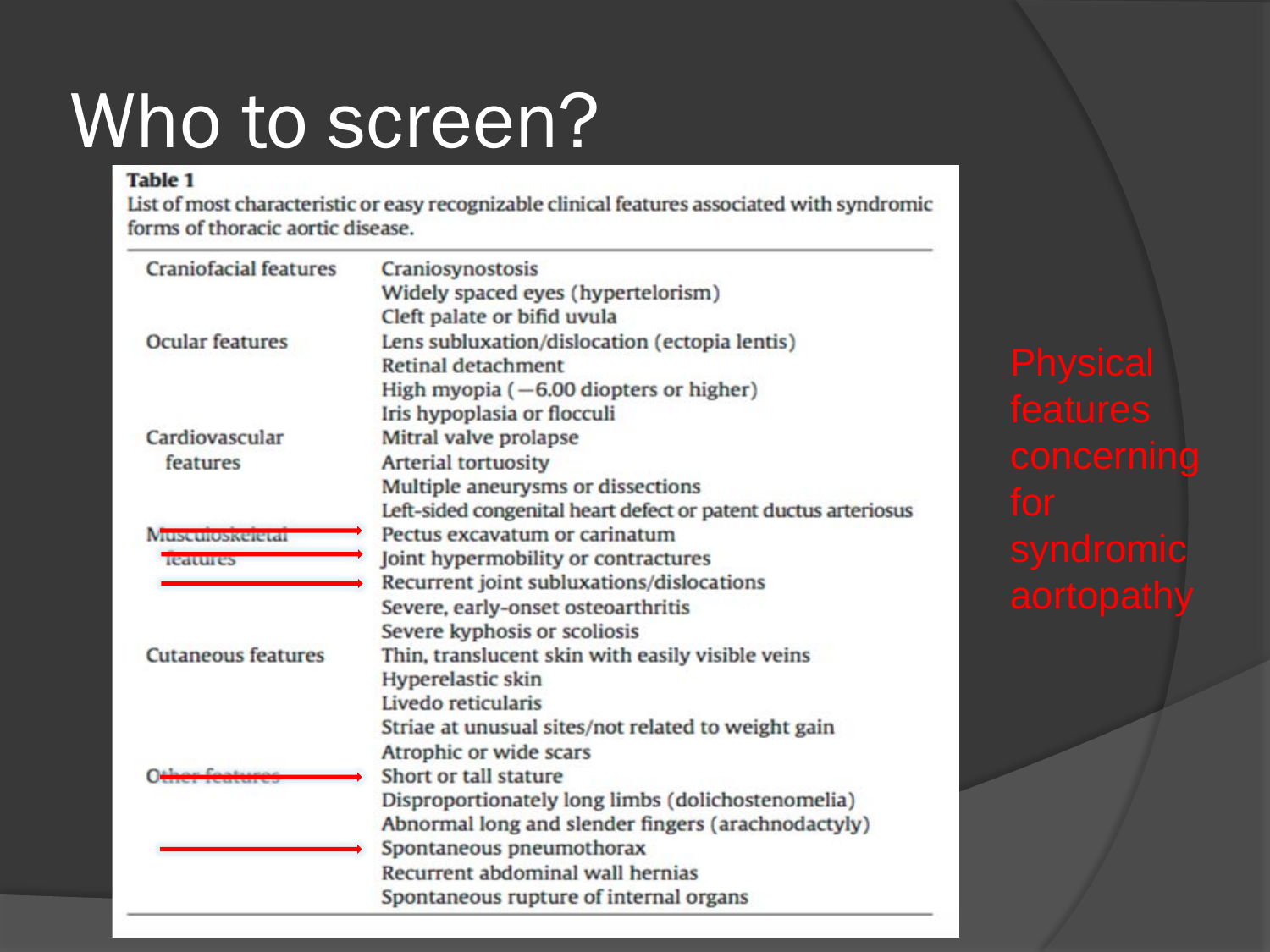#### Who to screen?

● Positive family history?

*1st or 2nd degree relative* with

• Thoracic aortic aneurysm or dissection

- ANY aneurysm or dissection  $dx < 60$  yrs
- Left-sided congenital heart defect ○ Congenital AS, BAV, PDA
- Sudden death < 45 yrs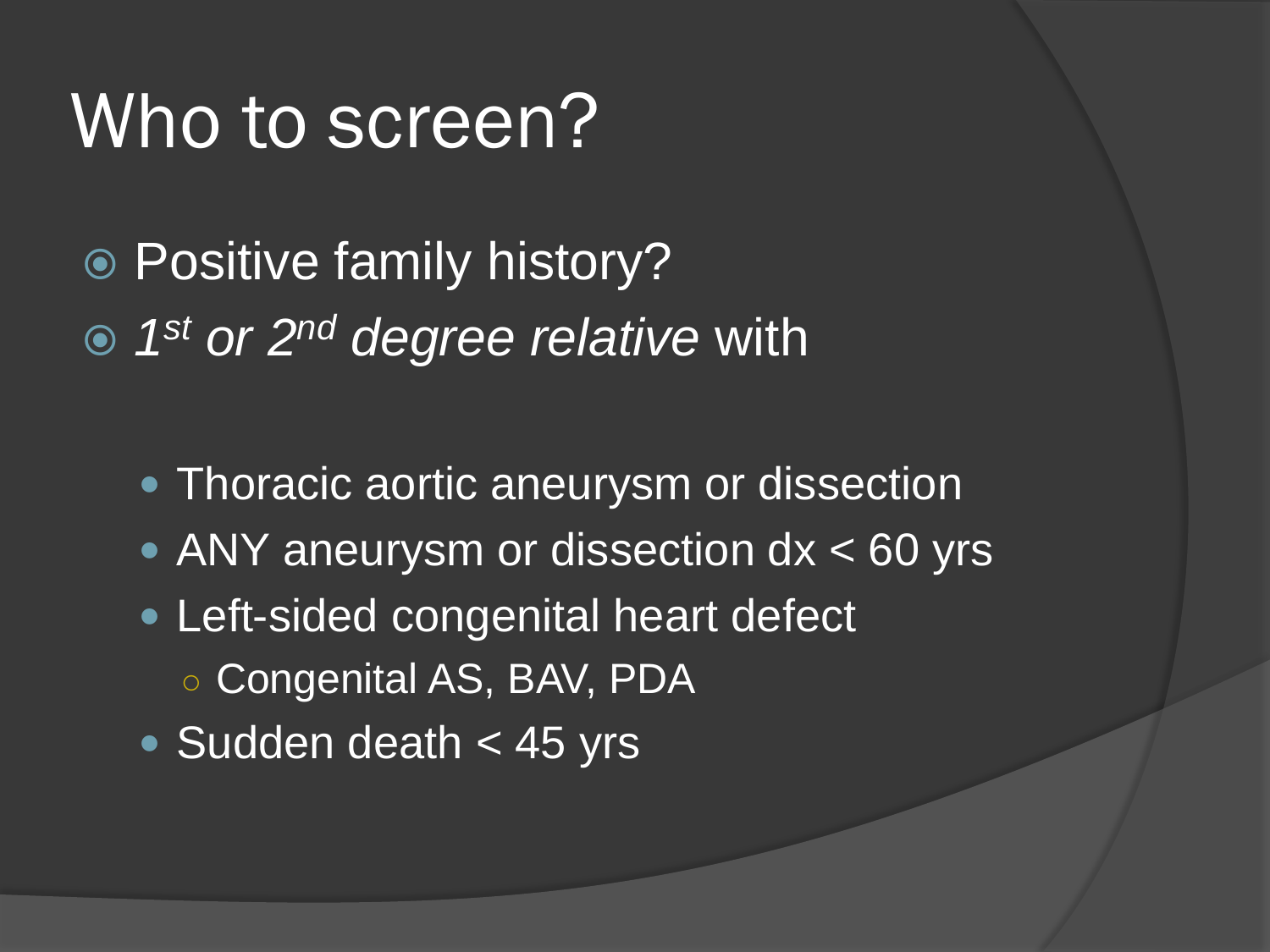### How to screen?

#### ⊙ TTE

- Pros: inexpensive, widely available
- Cons: cannot reliably image all aortic segments
- $\odot$  CT
	- Pros: excellent details
	- Cons: requires contrast and radiation
- MR limited availability, more expensive
- Don't forget about abdominal and brain imaging!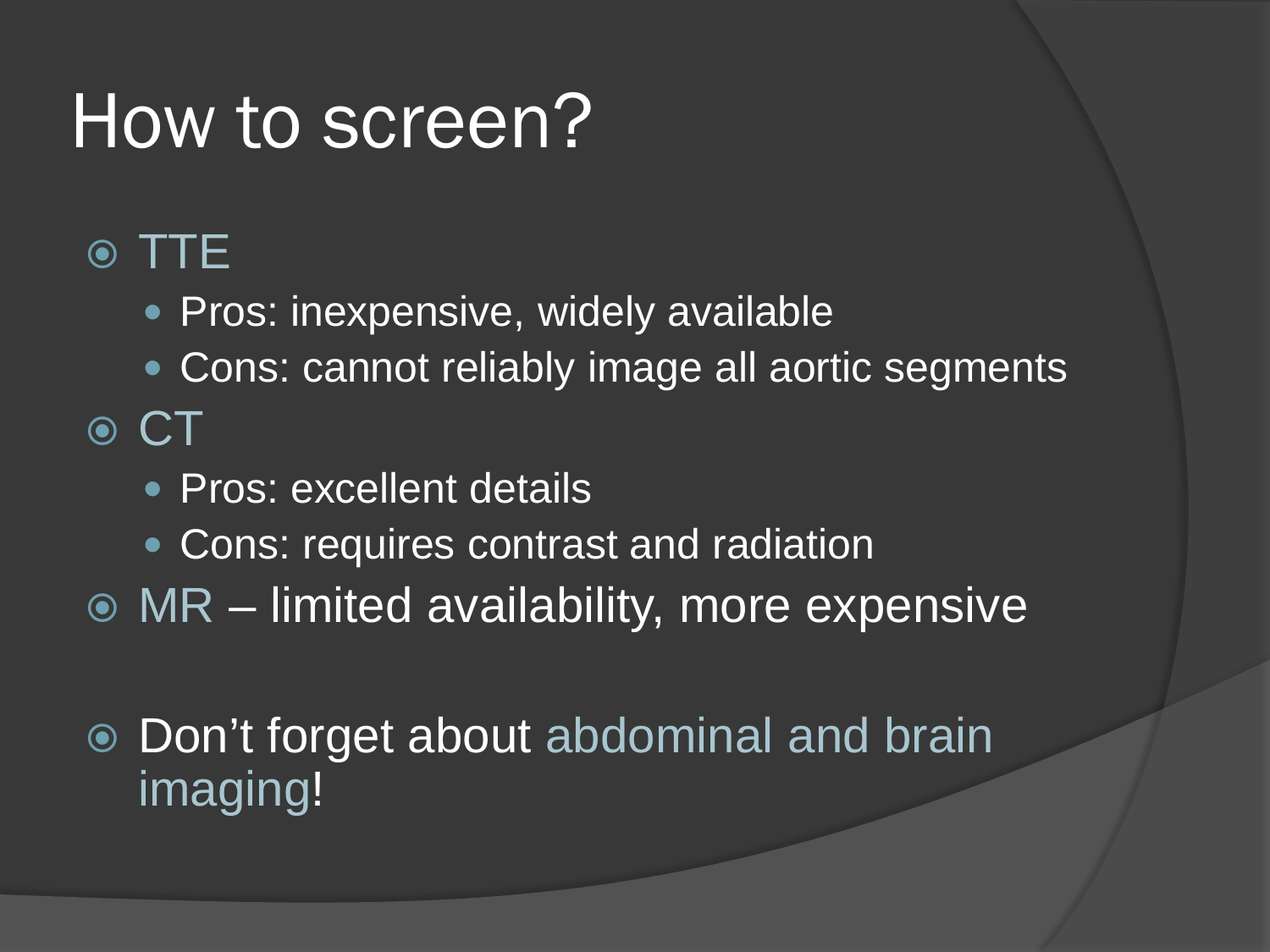#### When to screen?

Possible syndromic form? Immediately!

#### Family History:

- Start at age 25 or 10yr earlier than relative's diagnosis
- Then every 2 to 5 years  $\rightarrow$  if very stable over time can consider q10 yr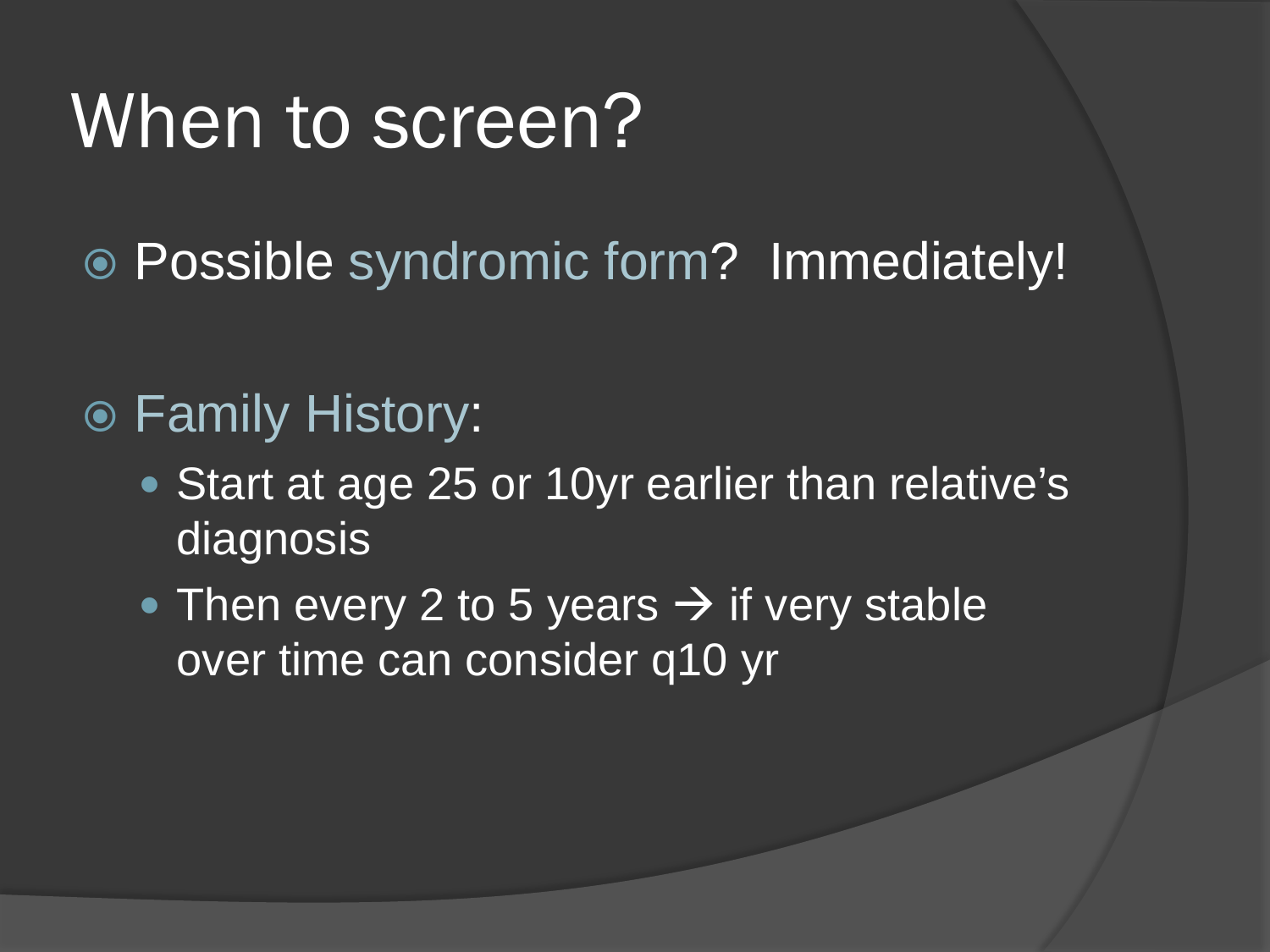#### Acute Aortic Syndrome: think *STEMI* !

Aortic dissection: intimal tear

 $\bullet$  Intramural hematoma: rupture of vasa vasorum

 Penetrating atherosclerotic ulcer: plaque penetrating into the media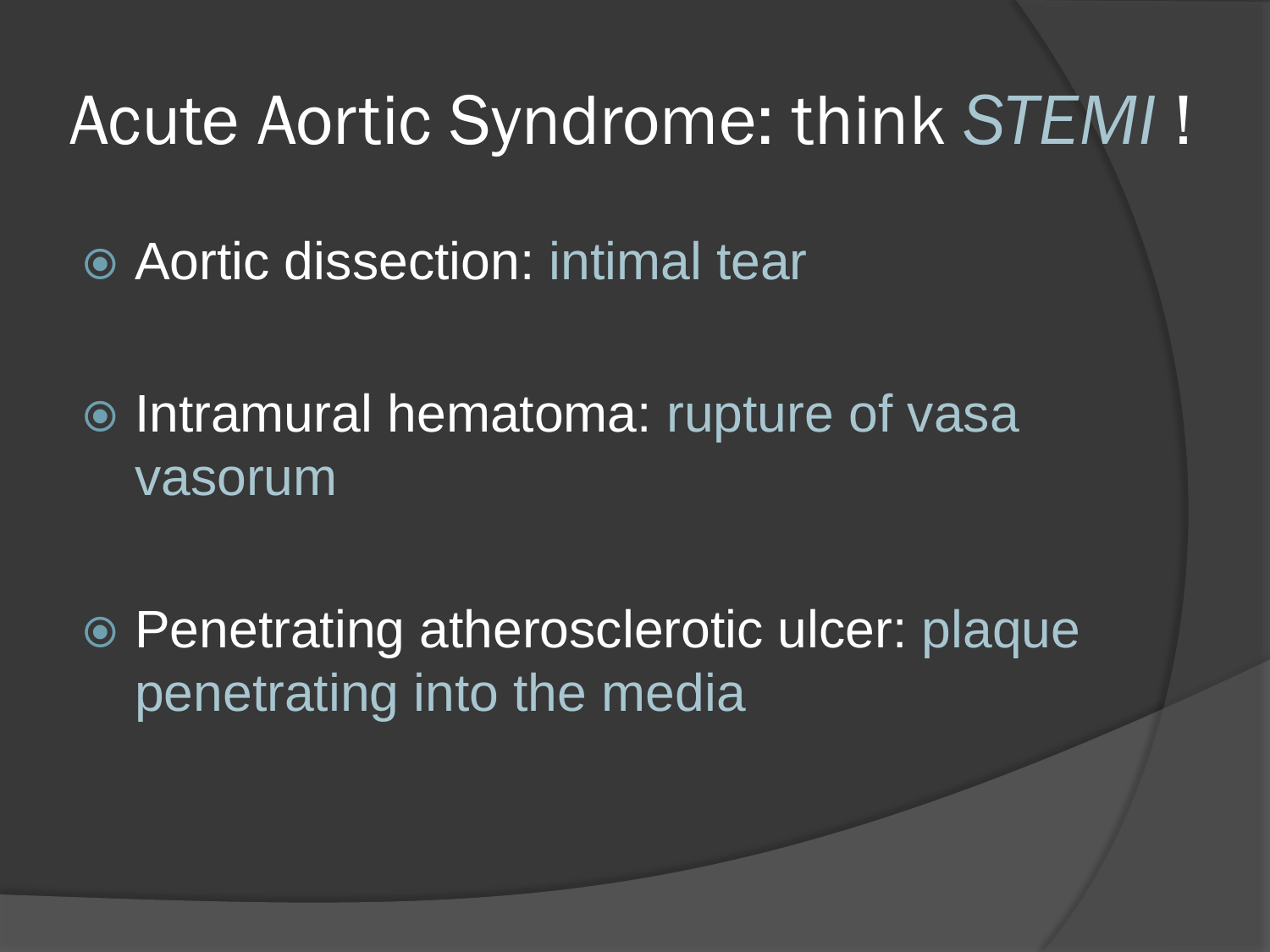## Acute Aortic Syndrome

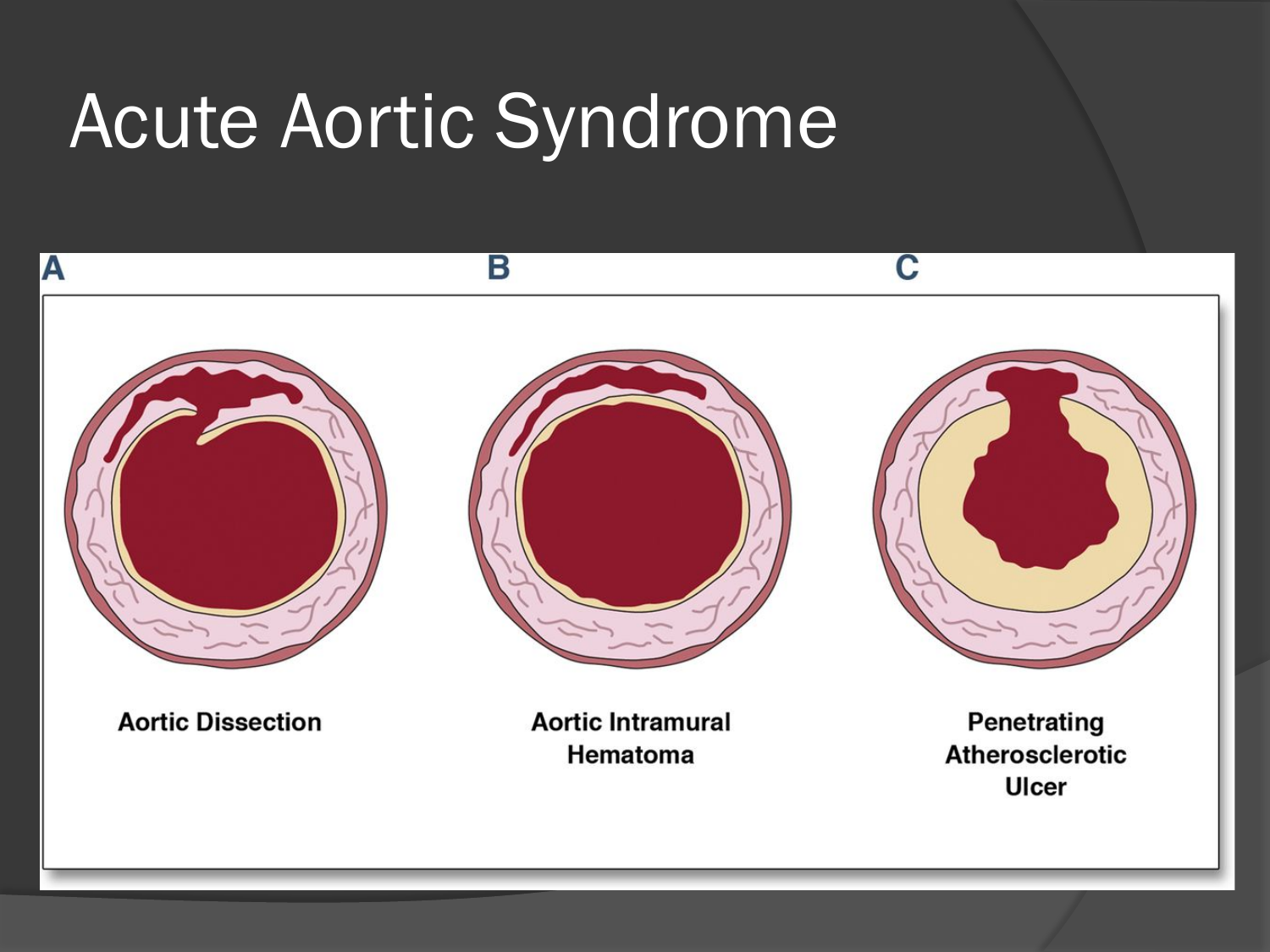## Aortic Dissection





@ 2011 The Regards of the University of Michigan April 2011

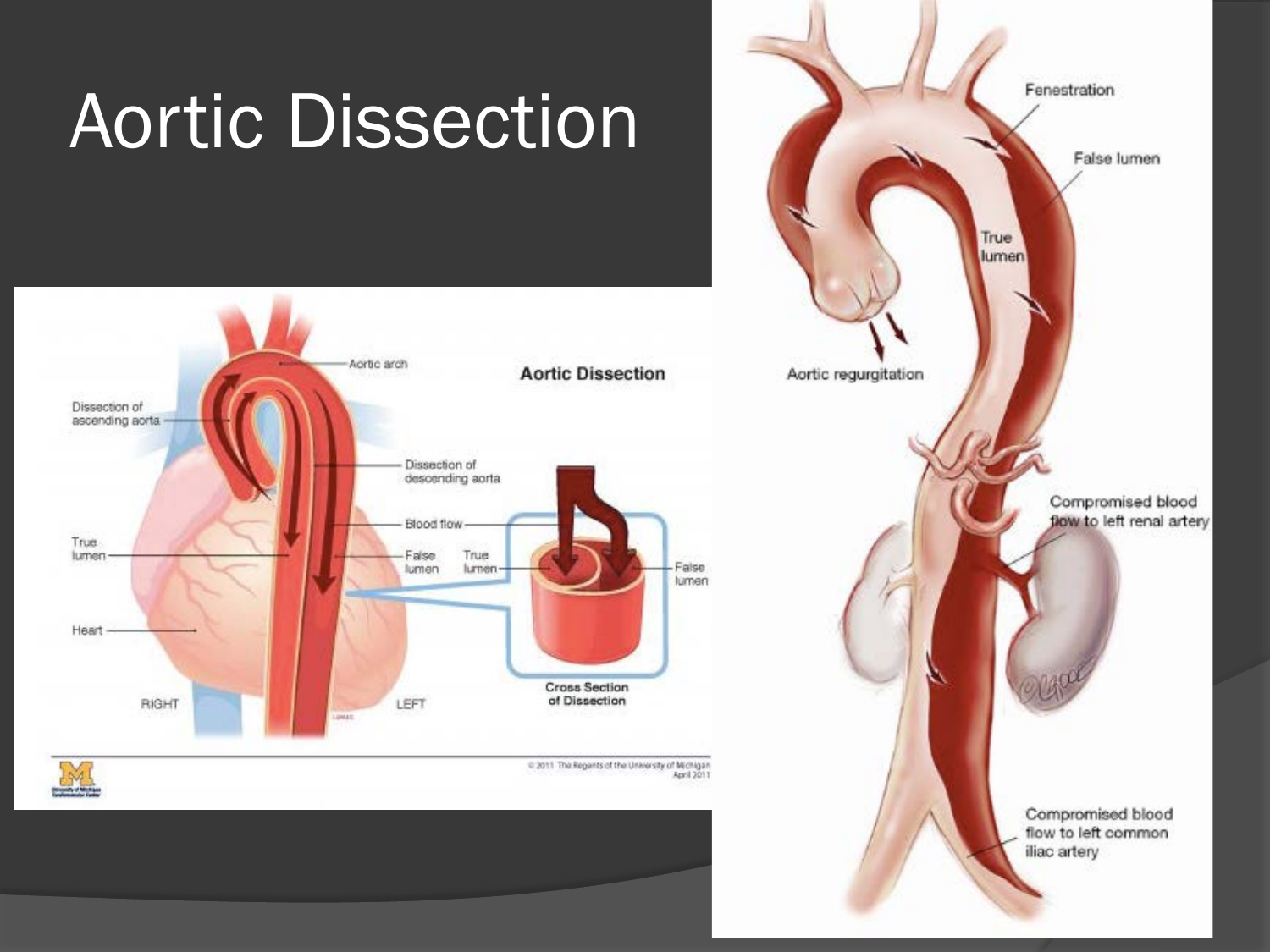

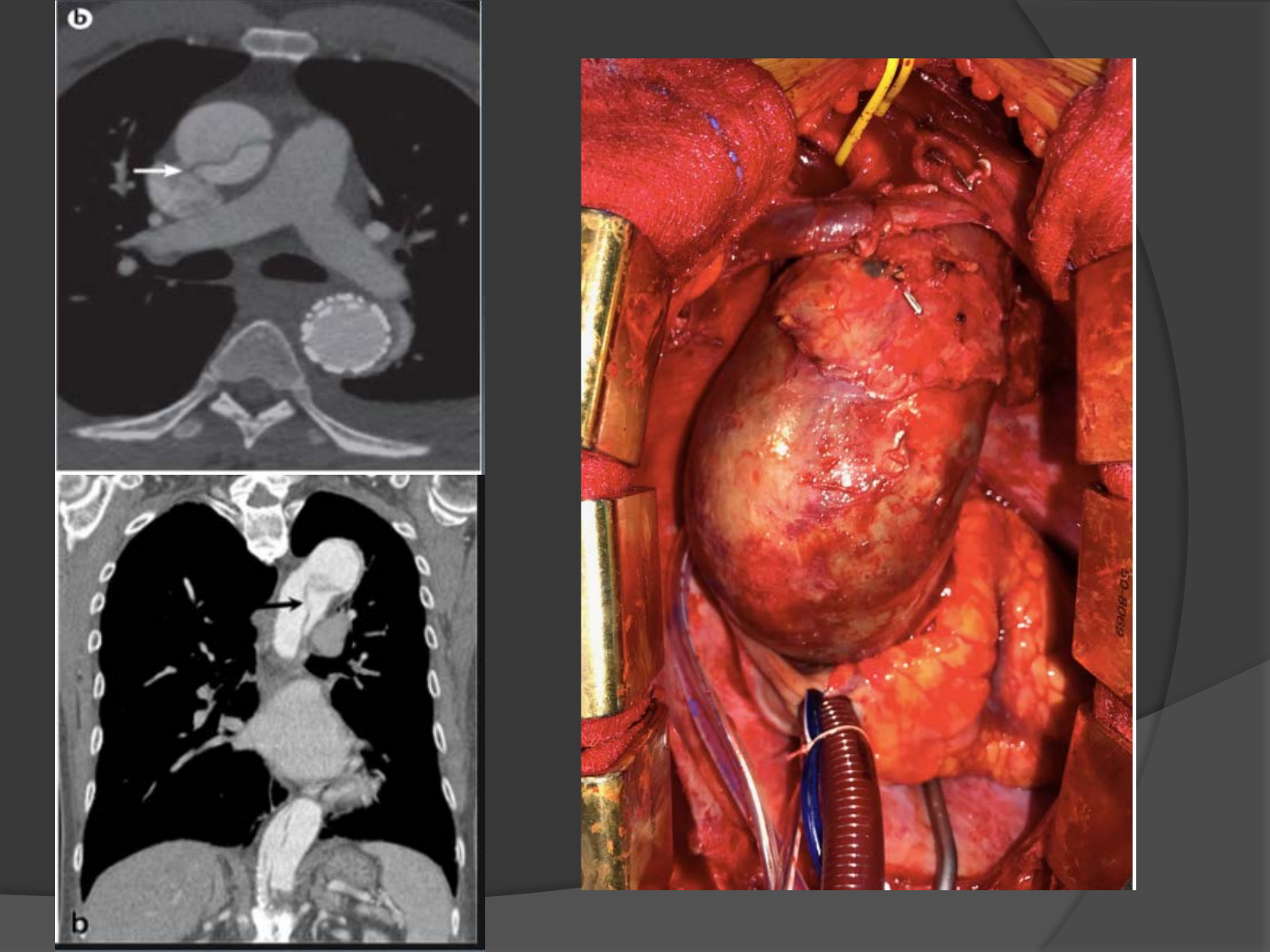#### Intramural Hematoma



2011 Amicus Visual Solutions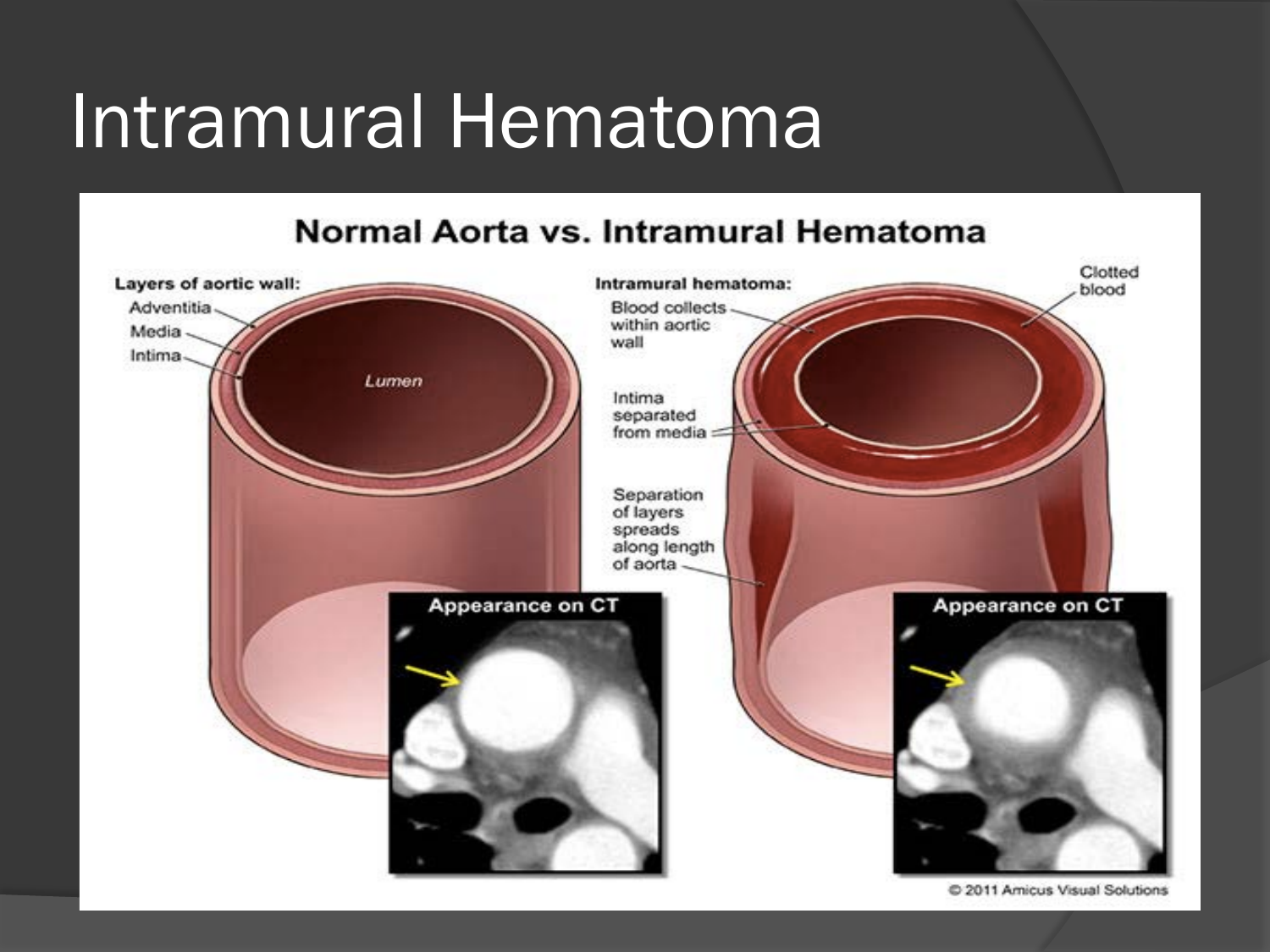#### Penetrating Atherosclerotic Ulcer

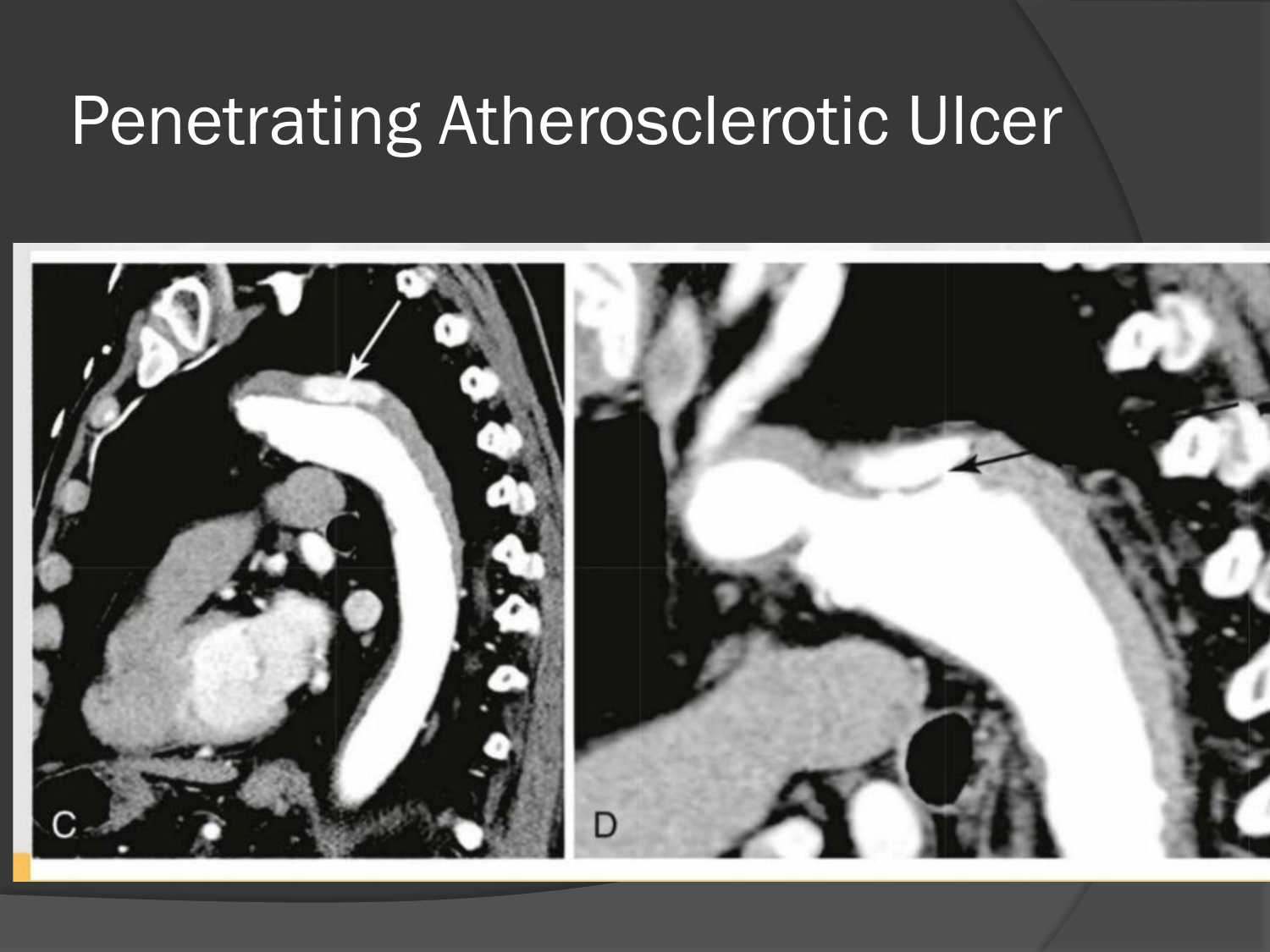#### Surgical Repair: Ascending +/- Arch

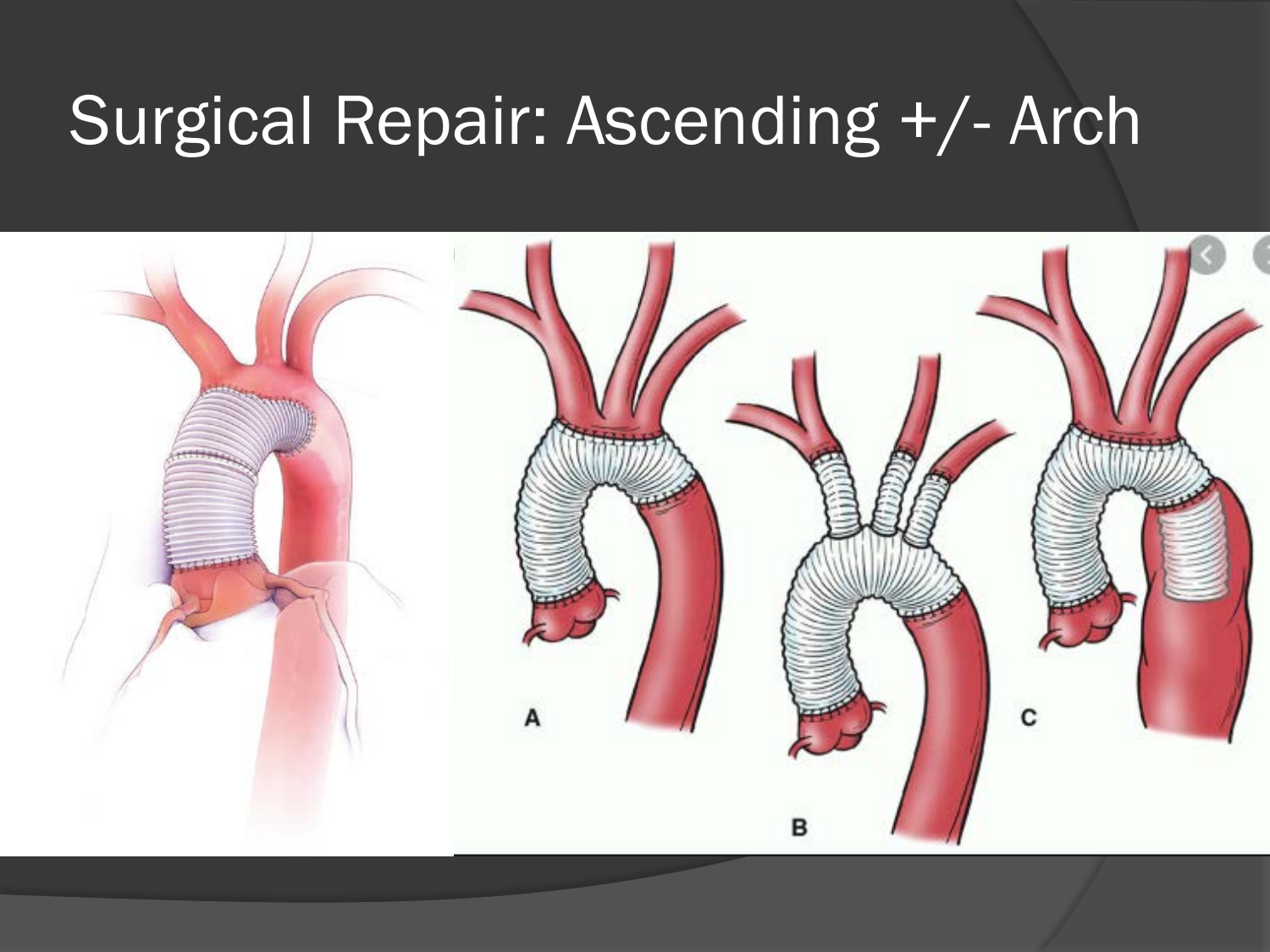#### Root Replacement



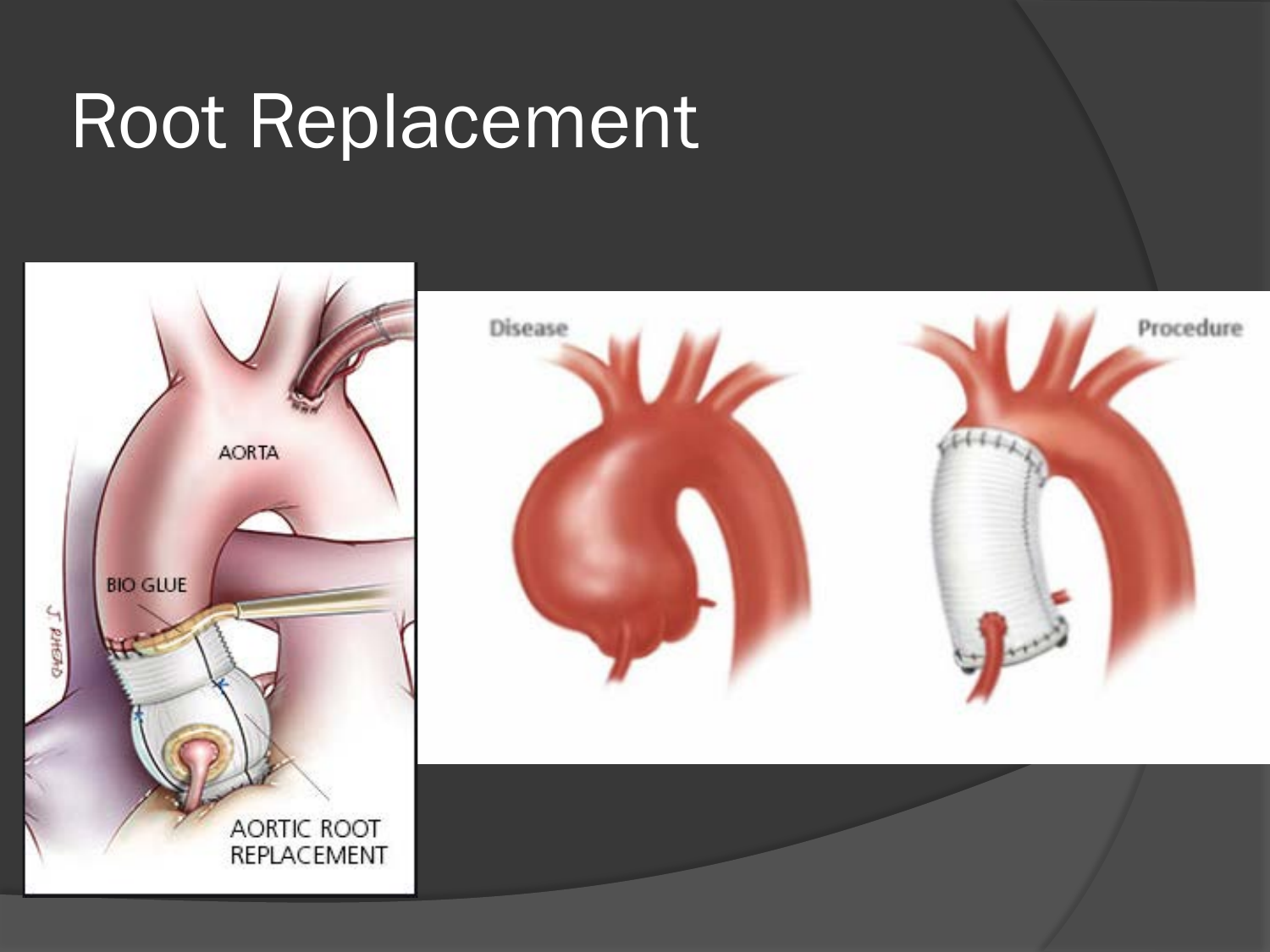## Type B/descending

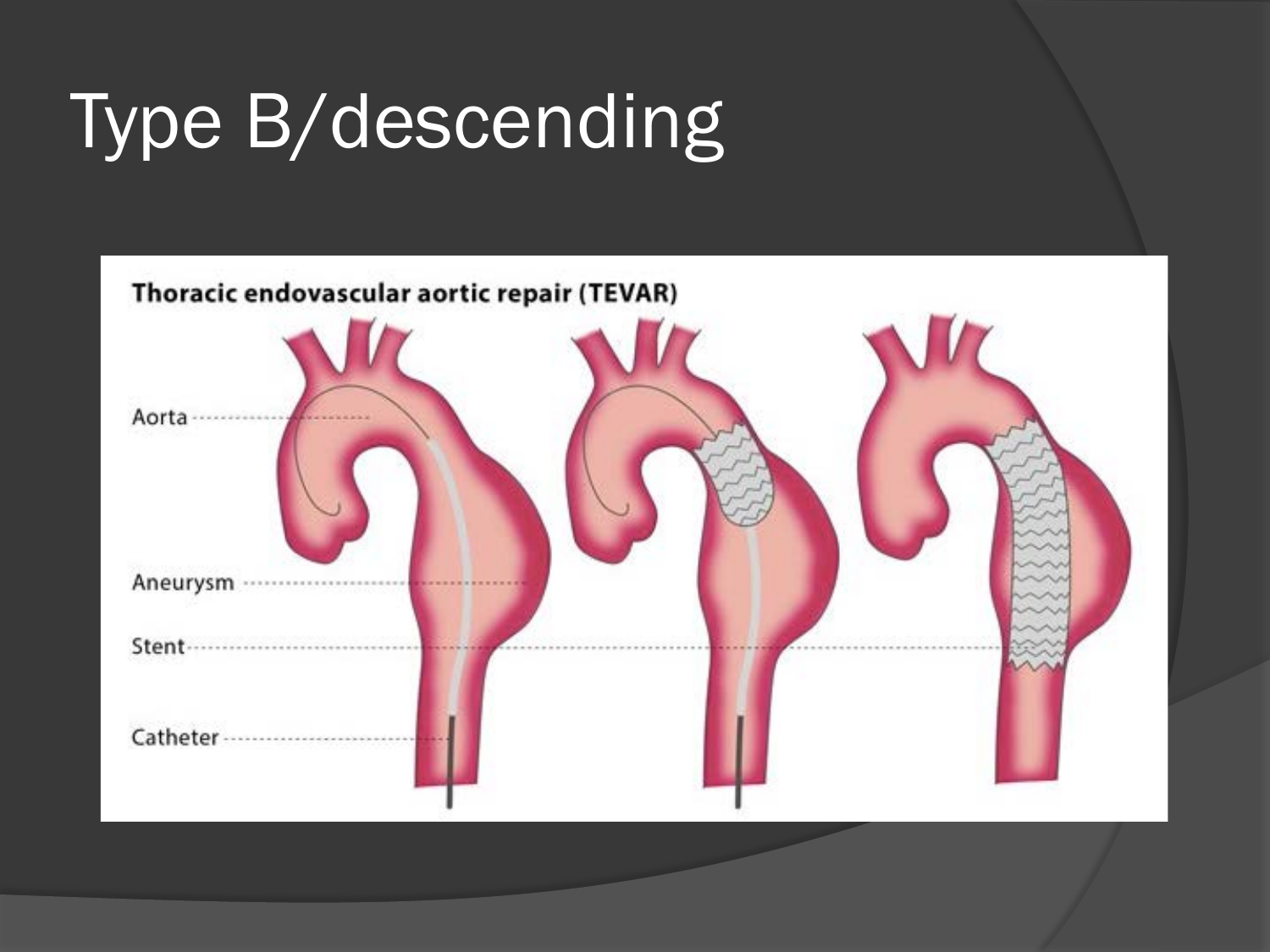#### TEVAR, carotid-subclavian bypass

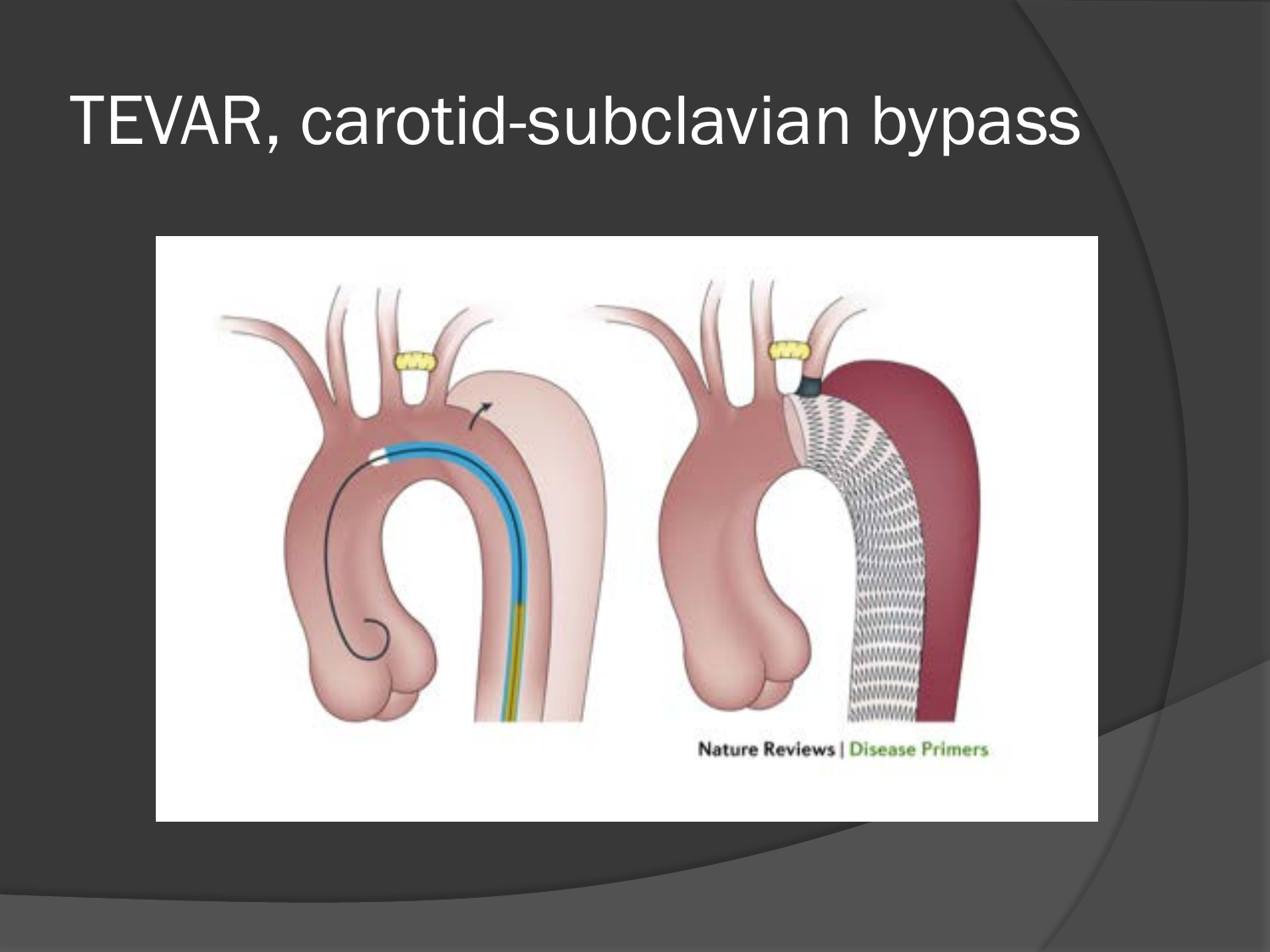#### Complicated TEVAR

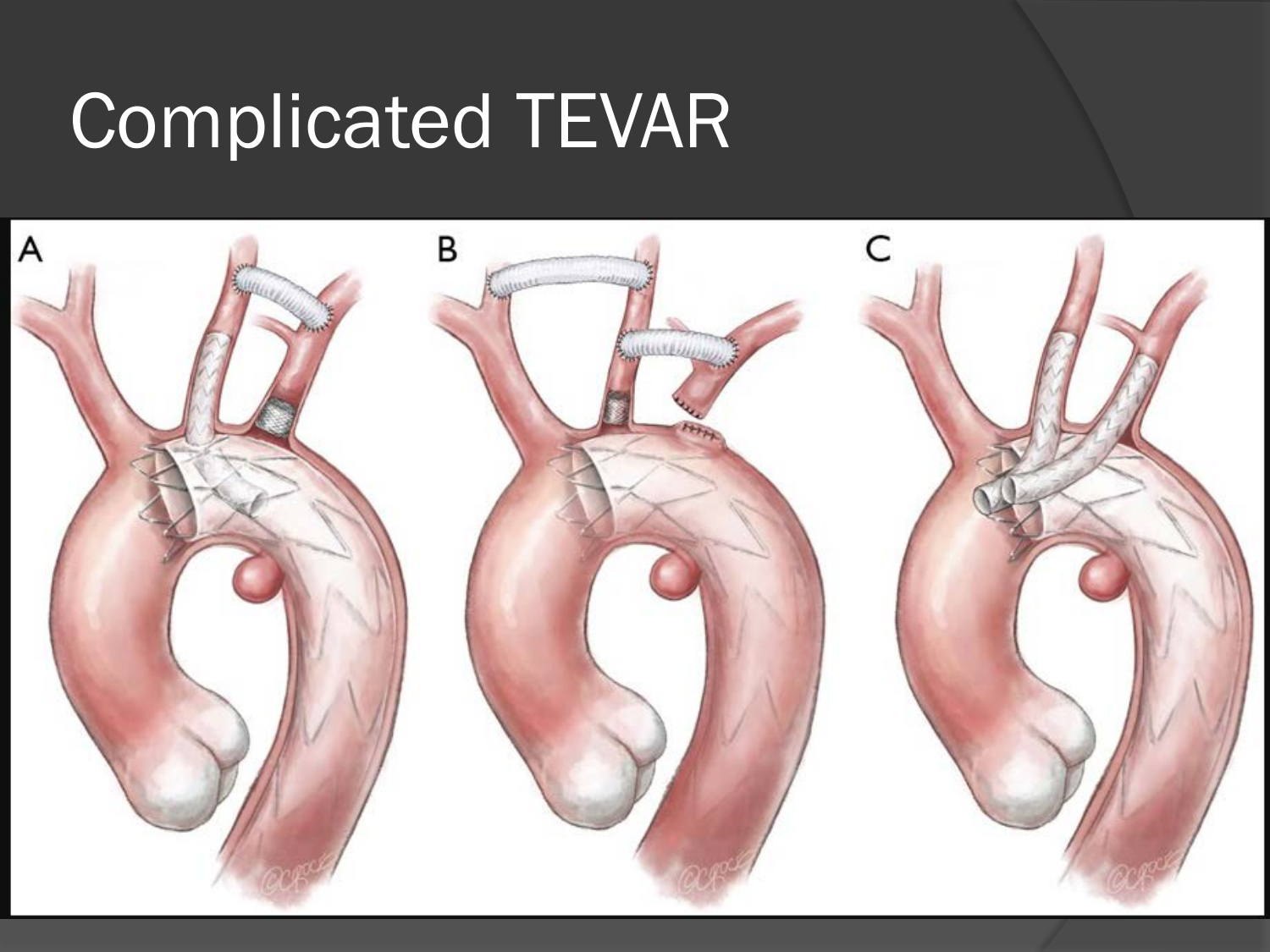#### Hybrid options: staged approach

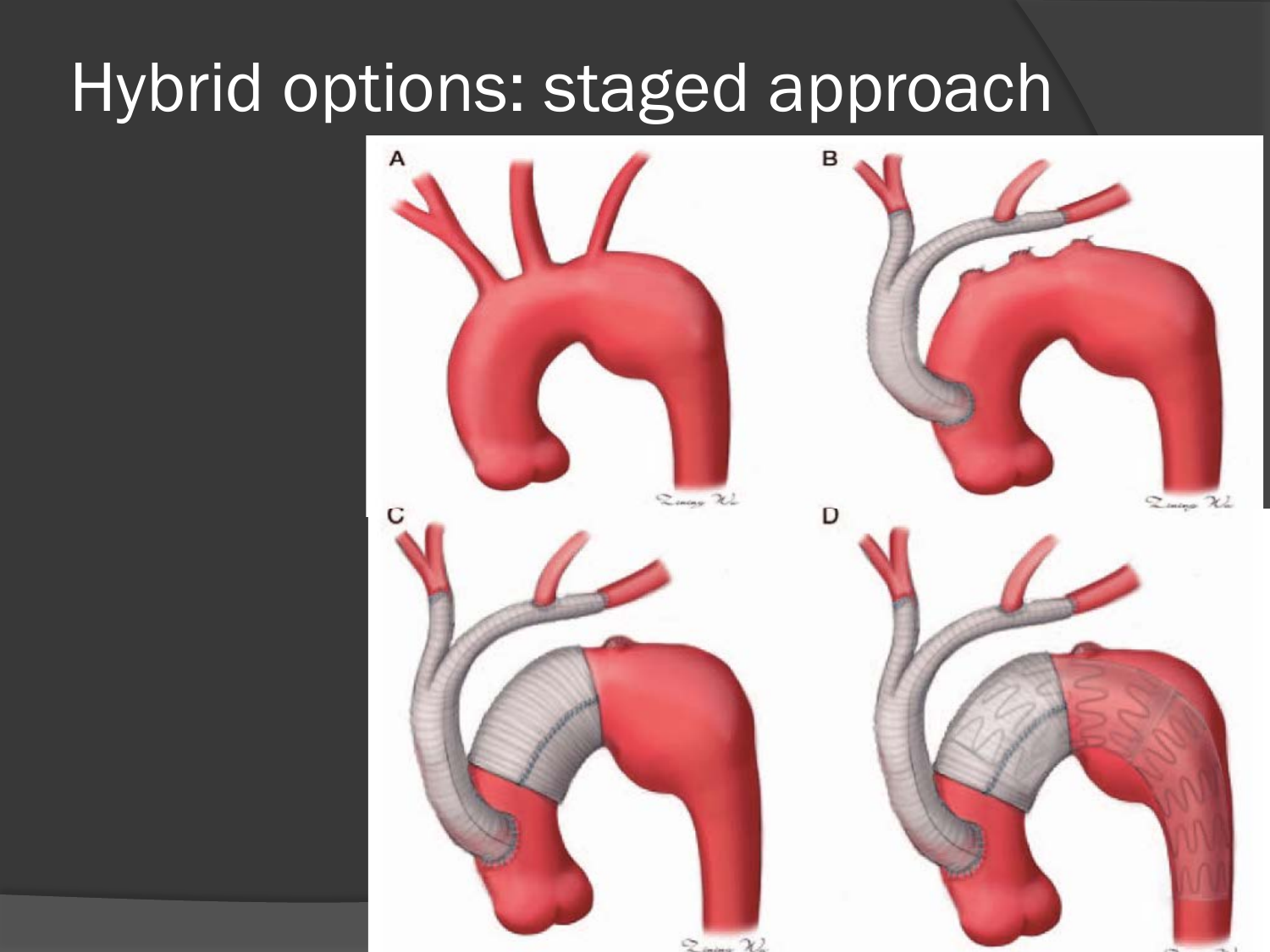## Final Frontier: Ascending Stents

 Most recent review in 2018: 118 patients worldwide in 46 papers

● Many limitations

- Adequate proximal landing zone
- Distance from tear to coronary ostia
- Problems with proximal and distal migration

Muetterties, et al. "A systematic review of primary endovascular repair of the ascending aorta." J Vasc Surg 2018 Jan;67(1)332-342.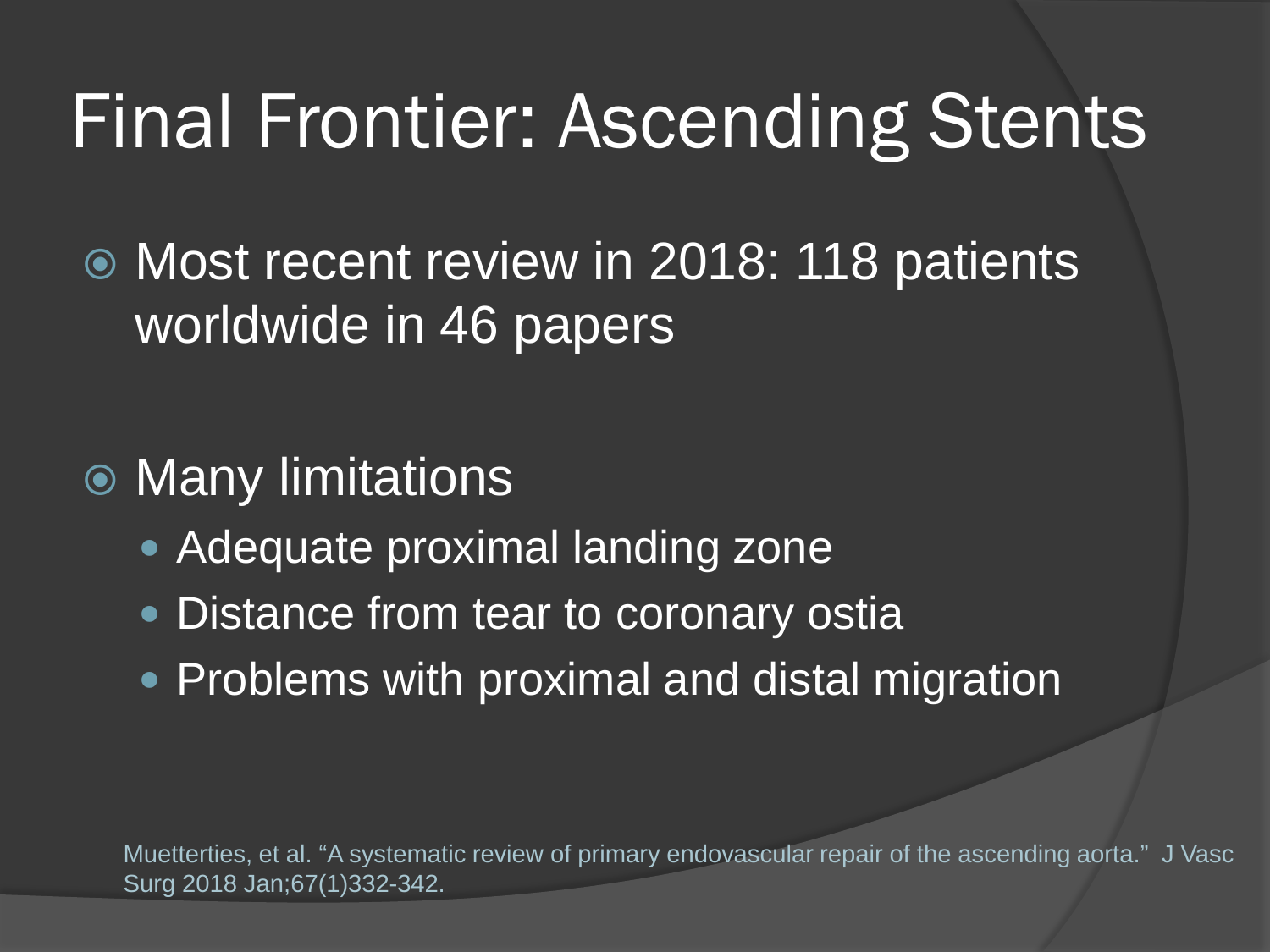### Ascending Aortic Stenting

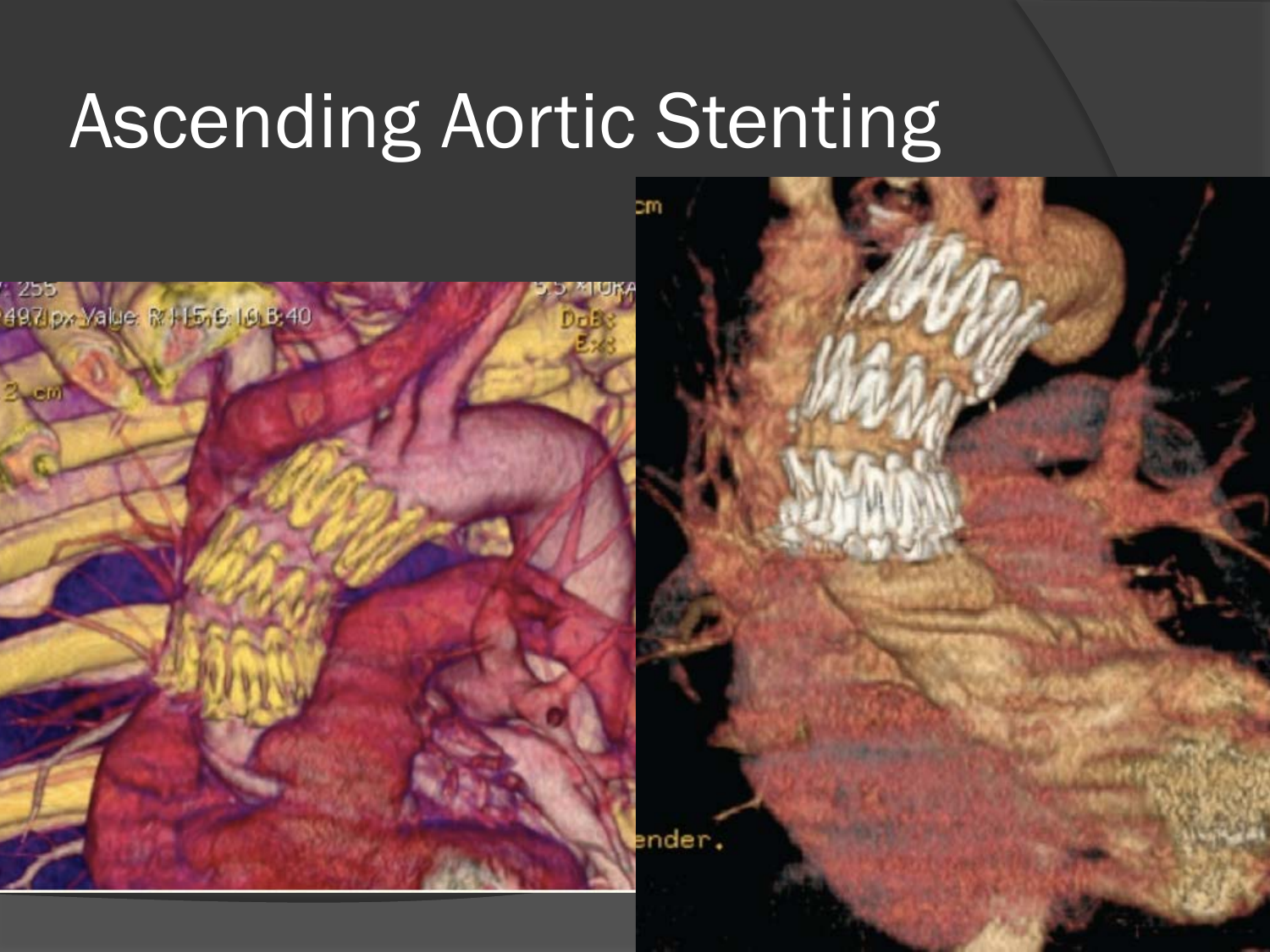## Ascending Stents

- Type A dissection
- Pseudoaneurysm
- Ascending aneurysm

#### PAU

Acute aortic rupture